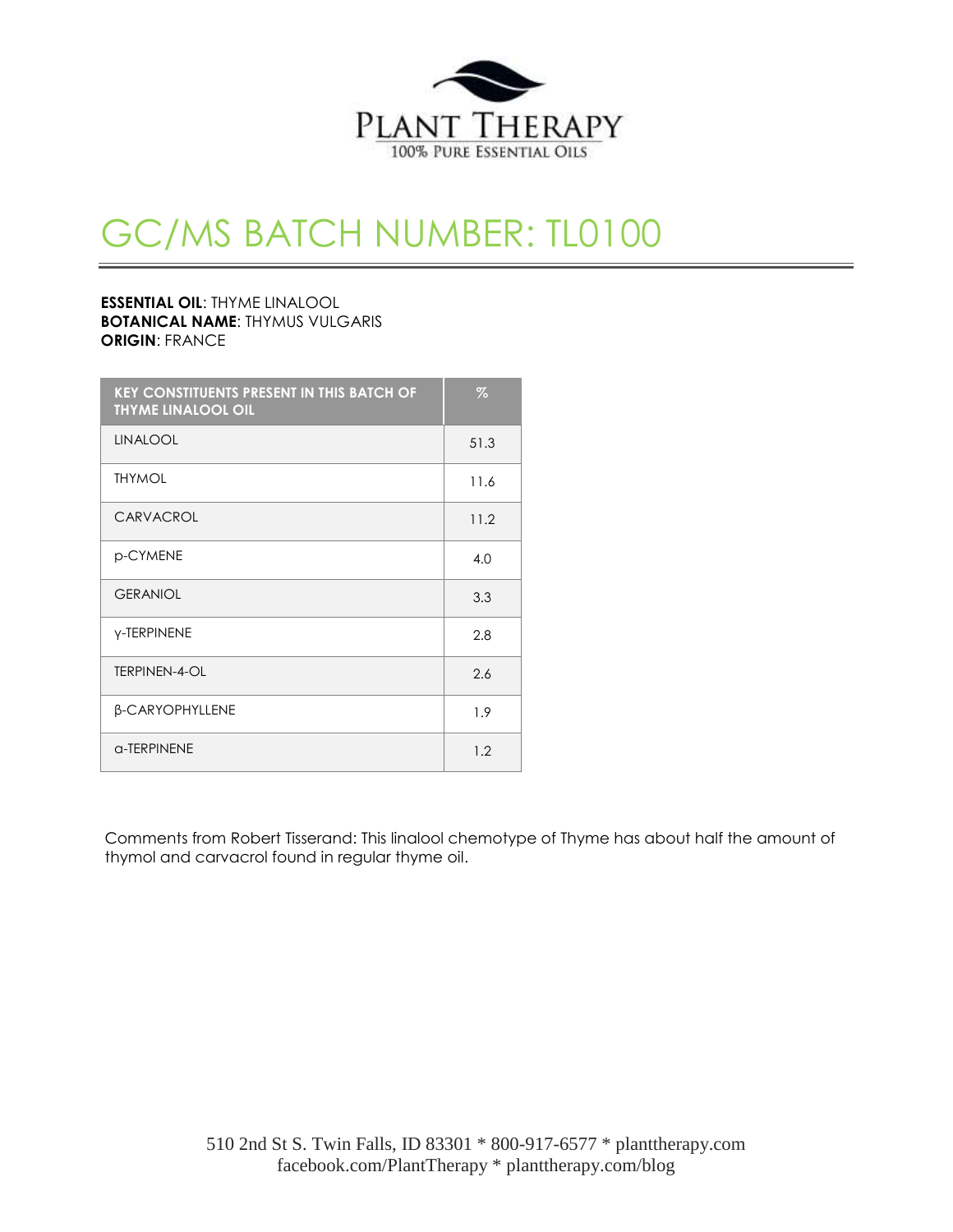Plus que des analsses... des conseils

**Date :** July 26, 2016

*SAMPLE IDENTIFICATION*

**Internal code :** 16G12-PTH5-1-DM **Customer identification :** Thyme Linalool - France - TL010056R **Type :** Essential oil **Source :** *Thymus sp.* **Customer :** Plant Therapy

*ANALYSIS*

**Method :** PC-PA-001-15E06, "Analysis of the composition of a liquid essential oil by GC-FID" (in French). **Analyst :** Sylvain Mercier, M. Sc., chimiste **Analysis date :** 2016-07-25

Checked and approved by :

 $\overline{t}$  - Calmi

Alexis St-Gelais, M. Sc., chimiste 2013-174

*Note: This report may not be published, including online, without the written consent from Laboratoire PhytoChemia.*

*This report is digitally signed, it is only considered valid if the digital signature is intact.*

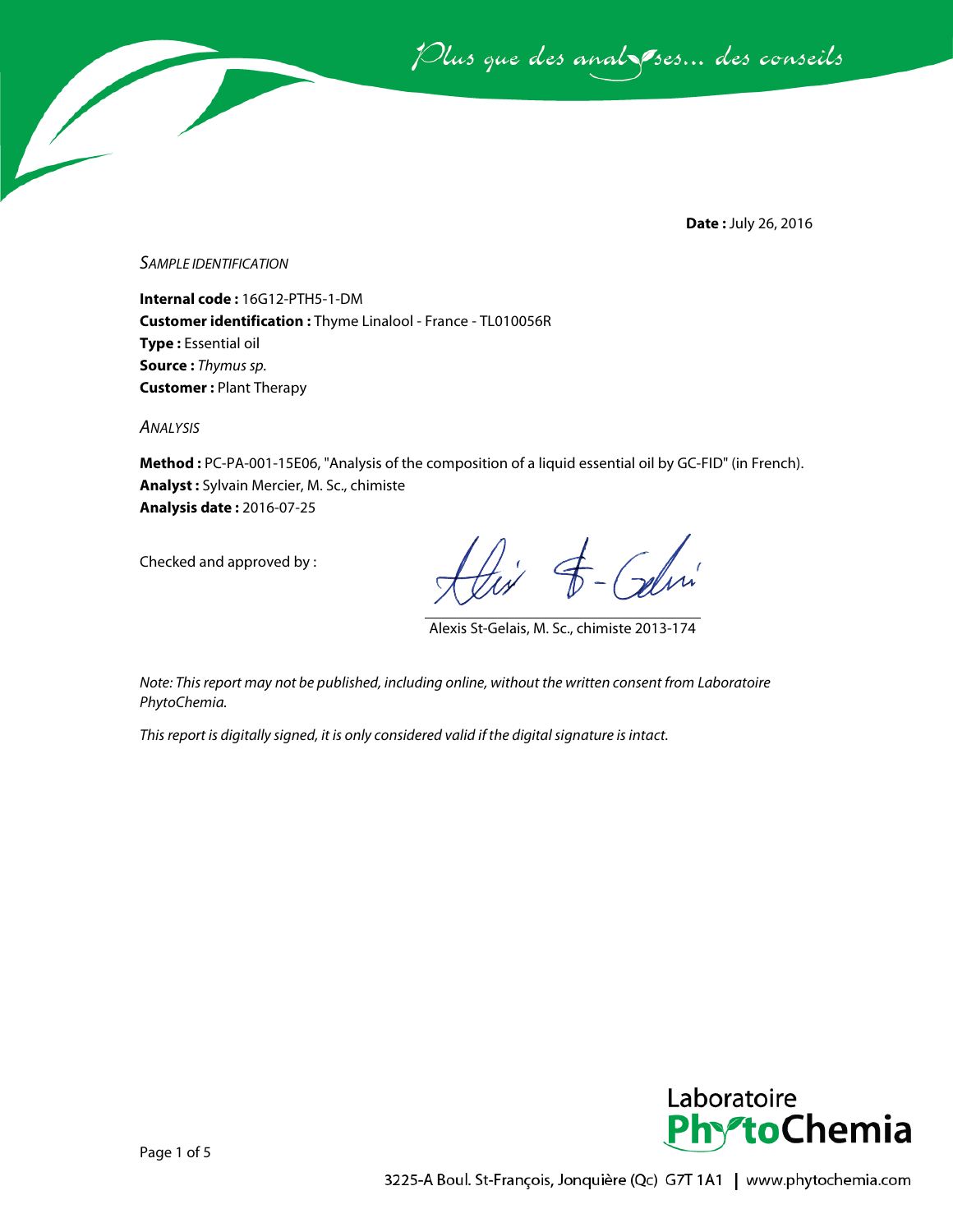#### *IDENTIFIED COMPOUNDS*

| <b>Identification</b>       | <b>Column: BP5</b> |      | <b>Column: WAX</b> |         |      |         |                         |
|-----------------------------|--------------------|------|--------------------|---------|------|---------|-------------------------|
|                             | R.T.               | R.I. | $\%$               | $\%$    | R.I. | R.T.    | <b>Molecular Class</b>  |
| α-Thujene                   | 3.23               | 922  | 0.17               | 0.18    | 953  | 0.91    | Monoterpene             |
| a-Pinene                    | 3.33               | 928  | 0.20               | 0.18    | 944  | 0.88    | Monoterpene             |
| Camphene                    | 3.62               | 945  | 0.08               | 0.07    | 999  | 1.10    | Monoterpene             |
| Sabinene                    | 4.05               | 971  | 0.72               | 0.71    | 1055 | 1.53    | Monoterpene             |
| β-Pinene                    | 4.10               | 975  | 0.09               | 0.08    | 1038 | 1.39    | Monoterpene             |
| Myrcene                     | 4.39               | 992  | 0.94               | 0.88    | 1113 | 2.03    | Monoterpene             |
| a-Phellandrene              | $4.65*$            | 1008 | 0.15               | 0.09    | 1107 | 1.95    | Monoterpene             |
| ∆3-Carene                   | $4.65*$            | 1008 | [0.15]             | 0.05    | 1088 | 1.79    | Monoterpene             |
| a-Terpinene                 | 4.85               | 1018 | 1.17               | 1.12    | 1121 | 2.11    | Monoterpene             |
| para-Cymene                 | 5.05               | 1029 | 4.02               | 4.04    | 1209 | 3.13    | Monoterpene             |
| Limonene                    | 5.07               | 1031 | 0.38               | 0.32    | 1138 | 2.31    | Monoterpene             |
| β-Phellandrene              | 5.10               | 1032 | 0.23               | 1.03    | 1144 | $2.38*$ | Monoterpene             |
| 1,8-Cineole                 | 5.13               | 1034 | 0.83               | [1.03]  | 1144 | $2.38*$ | Monoterp. ether         |
| $cis$ - $\beta$ -Ocimene    | 5.25               | 1041 | 0.04               | 2.77    | 1188 | $2.89*$ | Monoterpene             |
| $trans-\beta-Ocimene$       | 5.43               | 1051 | 0.08               | 0.08    | 1202 | 3.06    | Monoterpene             |
| γ-Terpinene                 | 5.63               | 1061 | 2.76               | [2.77]  | 1188 | $2.89*$ | Monoterpene             |
| cis-Linalool oxide (fur.)   | 5.92               | 1078 | 0.09               | 0.09    | 1377 | 5.52    | Monoterp. alcohol       |
| cis-Sabinene hydrate        | 5.97               | 1081 | 0.44               | 0.50    | 1408 | 5.96    | Monoterp. alcohol       |
| Terpinolene                 | 6.09               | 1087 | 0.33               | 0.33    | 1223 | 3.33    | Monoterpene             |
| trans-Linalool oxide (fur.) | 6.23               | 1095 | 0.21               | 0.16    | 1406 | 5.93    | Monoterp. alcohol       |
| para-Cymenene               | 6.30               | 1099 | 0.03               | 0.02    | 1368 | 5.38    | Monoterpene             |
| Linalool                    | 6.80               | 1118 | 51.34              | 50.05   | 1503 | $7.76*$ | Monoterp. alcohol       |
| 1-Terpineol                 | 7.65               | 1150 | 0.13               |         |      |         | Monoterp. alcohol       |
| cis-ß-Terpineol             | 7.69               | 1152 | 0.01               |         |      |         | Monoterp. alcohol       |
| trans-β-Terpineol           | 8.50               | 1182 | 0.01               | 0.01    | 1615 | 11.01   | Monoterp. alcohol       |
| Terpinen-4-ol               | 8.66               | 1188 | 2.60               | 2.65    | 1530 | $8.43*$ | Monoterp. alcohol       |
| a-Terpineol                 | 9.29               | 1208 | 0.51               | 0.44    | 1624 | 11.40   | Monoterp. alcohol       |
| Thymol methyl ether         | 10.40              | 1233 | 0.28               | 2.13    | 1524 | $8.26*$ | Monoterp. ether         |
| Nerol                       | 10.49              | 1235 | 0.47               | 0.73    | 1728 | 16.19   | Monoterp. alcohol       |
| Carvacrol methyl ether      | 11.20              | 1251 | 0.23               | 0.23    | 1532 | 8.51    | Monoterp. ether         |
| Linalyl acetate             | 11.79              | 1264 | 0.57               | [50.05] | 1503 | $7.76*$ | Monoterp. ester         |
| Geraniol                    | 11.94              | 1268 | 3.33               | 3.89    | 1779 | 19.27   | Monoterp. alcohol       |
| Thymol                      | 15.61              | 1336 | 11.64              | 11.63   | 2103 | 37.76   | Monoterp. alcohol       |
| Carvacrol                   | 16.07              | 1343 | 11.19              | 11.22   | 2120 | 38.34   | Monoterp. alcohol       |
| β-Caryophyllene             | 20.15              | 1405 | 1.86               | [2.13]  | 1524 | $8.26*$ | Sesquiterpene           |
| Aromadendrene               | 21.47              | 1421 | 0.21               | [2.65]  | 1530 | $8.43*$ | Sesquiterpene           |
| a-Humulene                  | 22.89              | 1438 | 0.84               | 0.83    | 1583 | 10.05   | Sesquiterpene           |
| δ-Cadinene                  | 28.73              | 1510 | 0.03               | 0.03    | 1674 | 13.63   | Sesquiterpene           |
| Caryophyllene oxide         | 33.35*             | 1573 | 0.12               | 0.11    | 1845 |         | 23.39 Sesquiterp. ether |

# Laboratoire<br>**Phy<sup>s</sup>toChemia**

Plus que des analzes... des conseils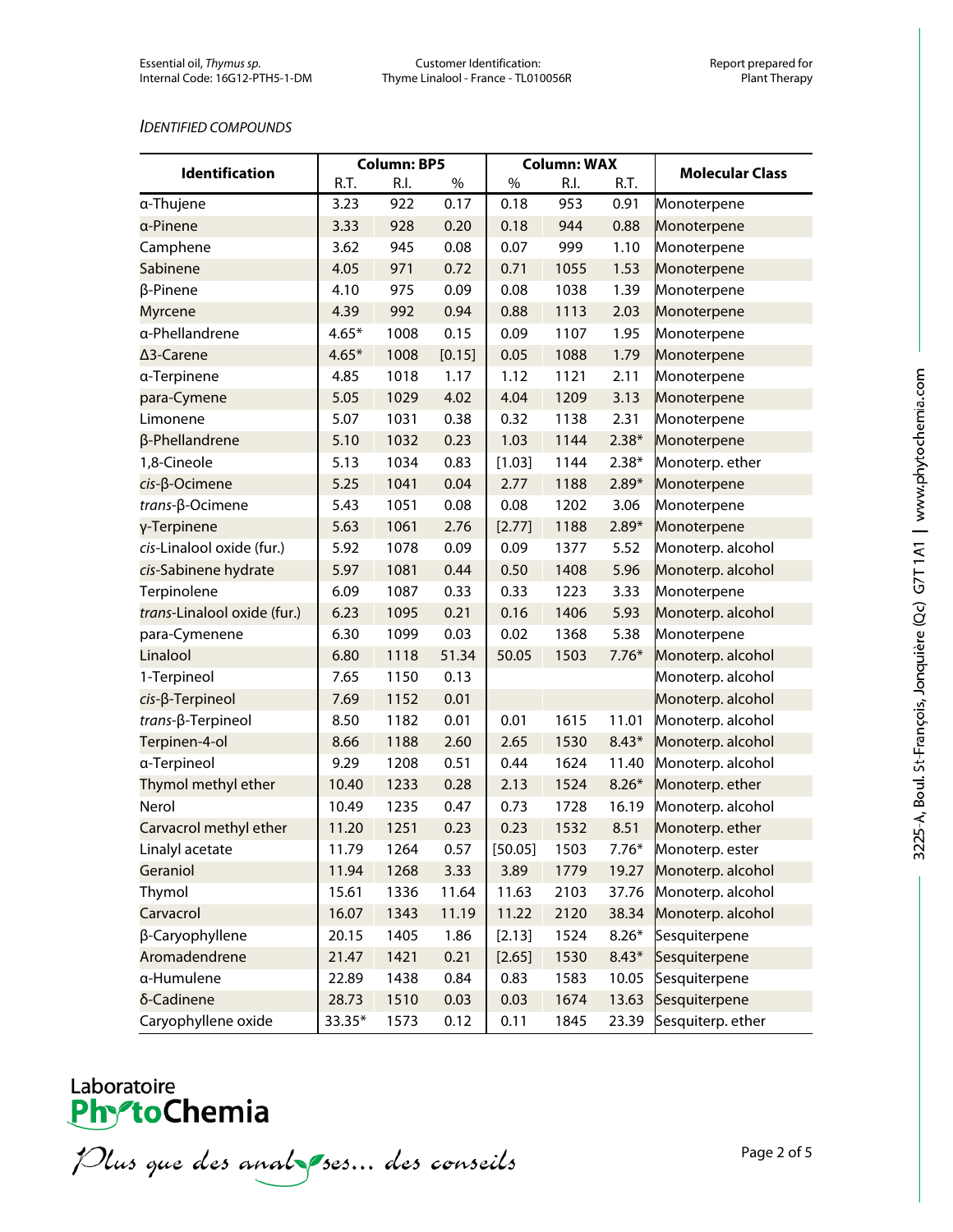Essential oil, *Thymus sp.* Customer Identification: Customer Identification: Report prepared for<br>Internal Code: 16G12-PTH5-1-DM Thyme Linalool - France - TL010056R Plant Therapy Thyme Linalool - France - TL010056R

| Spathulenol             | $\parallel$ 33.35* 1573 [0.12] $\parallel$ 0.04 |  |               |  | 2016 34.46 Sesquiterp alcohol |
|-------------------------|-------------------------------------------------|--|---------------|--|-------------------------------|
| <b>Total identified</b> |                                                 |  | 98.33% 96.69% |  |                               |

\*: Two or more compounds are coeluting on this column

[xx]: Duplicate percentage due to coelutions, not taken account in the identified total

Note: no correction factor was applied

*OTHER DATA*

**Physical aspect :** Light yellow-brown liquid **Refractive index :** 1.4788 ± 0.0003 (20 °C)

### *CONCLUSION*

No adulterant, contaminant or diluent were detected using this method. This is a linalool-type thyme.



Plus que des analzes... des conseils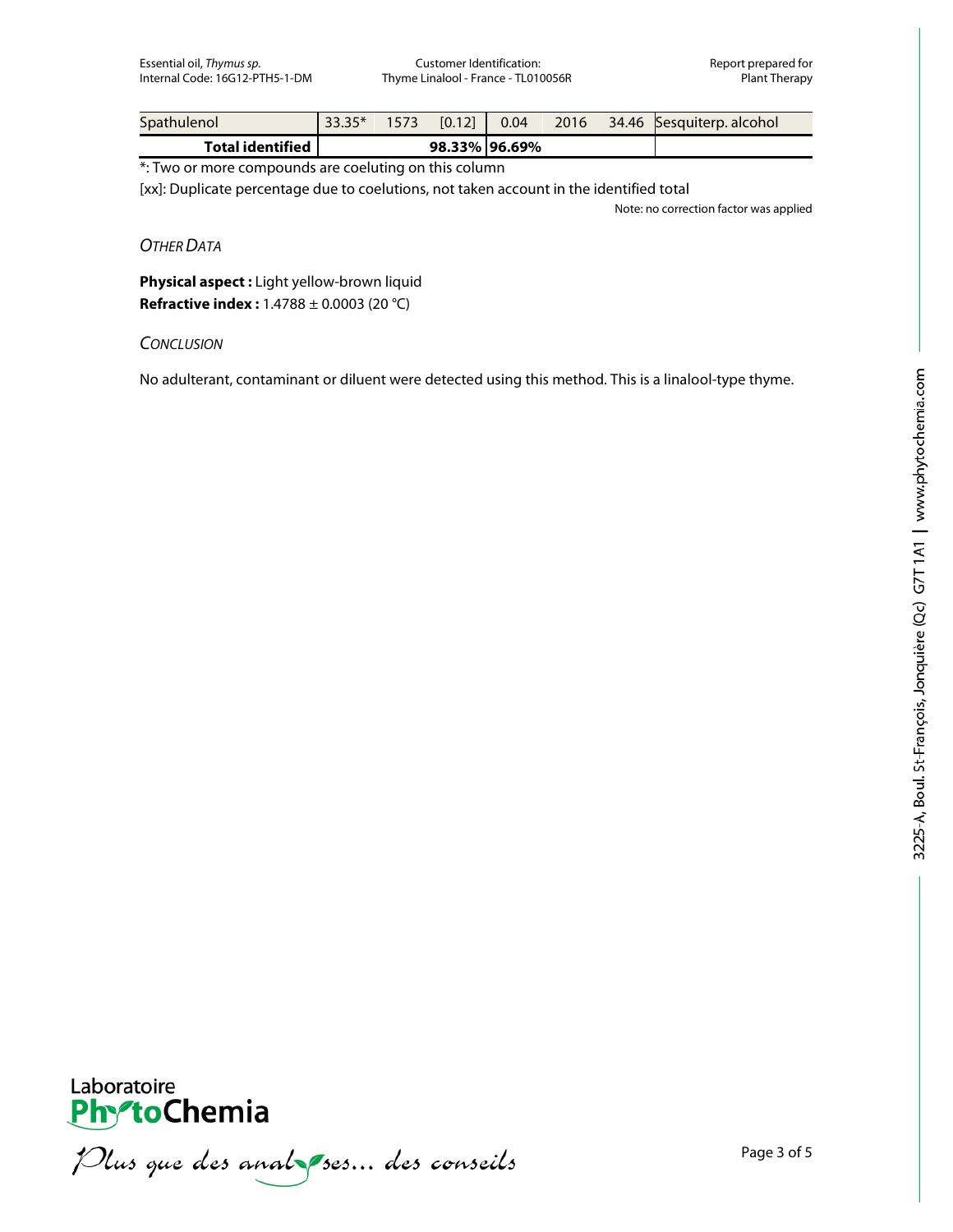

Thyme Linalool - France - TL010056R

Plus que des analzes... des conseils

Page 4 of 5